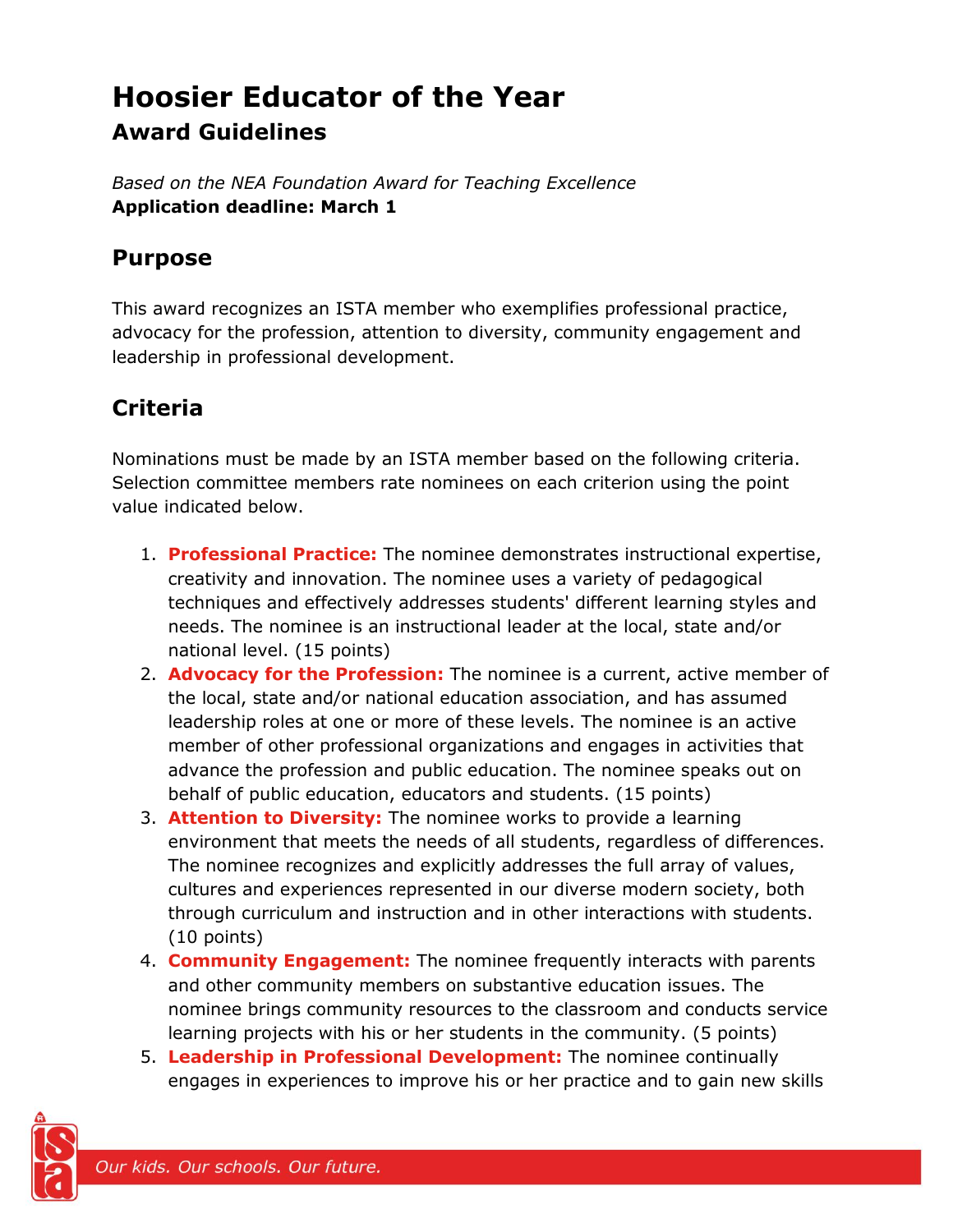and knowledge. The nominee shares this new learning with colleagues in a variety of venues. The nominee's participation in and commitment to professional development has a visible impact on his or her institution, students and community. (5 points)

## **Contents of Nomination**

Nomination submissions must include the items listed below. Formatting instructions are noted for each section, where applicable.

- 1. All requested contact information
- 2. Nominee's statement
- 3. Attachments: Nomination letter, resume and up to three endorsement letters

#### Nominee's statement

3,400 words max

The nominee's statement must be written by the nominee, as a first-person narrative. The statement includes specific examples to illustrate all five of the award criteria. The questions below do not need to be copied verbatim in the text. However, applicants are strongly encouraged to include headings or keywords related to the criteria to aid the selection committee in their reading.

- 1. What are the most successful innovations that you have introduced in your classroom or school? What strategies or methods do you use to ensure that all students achieve at a high level? How do you act as an instructional leader?
- 2. How has your involvement in the National Education Association or Indiana State Teachers Association contributed to your success as an educator? How would you persuade a new colleague to join or become more active in the association? In what other ways do you serve as an advocate for the profession and for public education?
- 3. What community resources do you bring to the classroom to enhance your lessons and student achievement? What service learning projects have you conducted with your students to benefit the community?
- 4. What experiences or activities have been most beneficial to your professional knowledge, skills and practice? How have you contributed to the professional development of your colleagues? How has your professional growth made a difference for your school or university, your students and your community? Include examples.